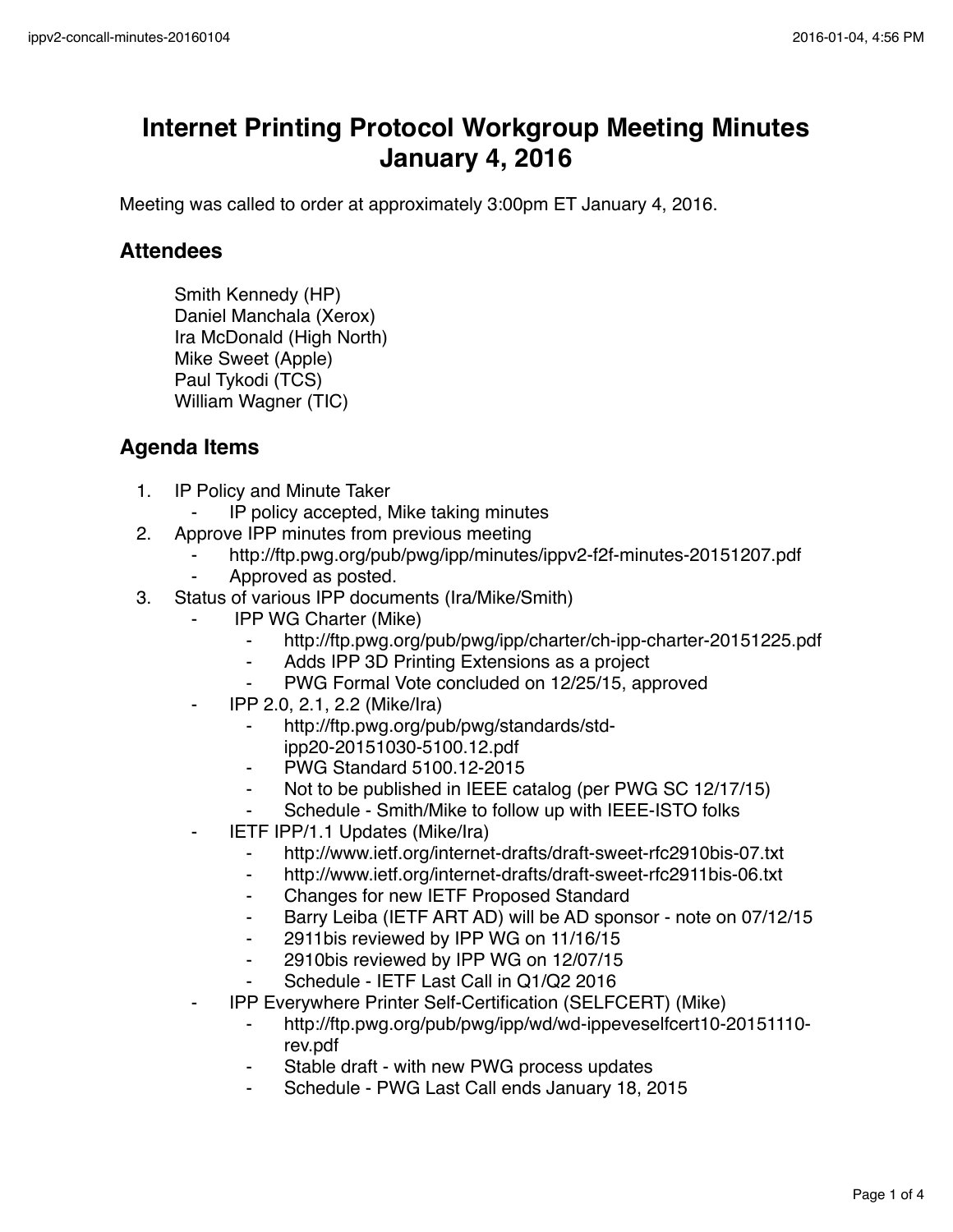- Have 7 of 9 responses needed for quorum so far
- ⁃ IPP Job Password Repertoire" (Smith)
	- http://ftp.pwg.org/pub/pwg/ipp/wd/wp-job-passwordrepertoire-20160101-rev.pdf
	- ⁃ http://www.pwg.org/archives/ipp/2015/018661.html
	- ⁃ Reviewed by IPP WG on 12/07/15
	- ⁃ Plan is to register stand-alone (without enclosing IPP spec)
	- Schedule IPP WG review and IANA registration in Q1 2016
- ⁃ IPP Staple and Punch Origins/Angles/Dimensions (Smith/Ira/Mike)
	- http://www.pwg.org/archives/ipp/2015/018651.html
	- Off-list discussion on 11/06/15 to 11/09/15 started by Smith
	- ⁃ Potential errata update to IPP Finishings 2.0 based on JDF attributes
	- Mike/Ira to review JDF attributes and propose IPP extensions
- 4. Review of IPP System Service (Ira/Mike)
	- http://ftp.pwg.org/pub/pwg/ipp/wd/wd-ippsystem10-20151206-rev.pdf
	- ⁃ Interim draft need to add more operation and attribute details
	- ⁃ Reviewed by IPP WG on 12/07/15 (only section 6.27 Startup-All-Printers)
	- Remove redundant Restart-Xxx-Printer(s) keep Shutdown & Startup
	- ⁃ Schedule Prototype draft in Q1/Q2 2016
	- Get-Printers
		- ⁃ Not authenticated (but may be encrypted like any other request)
		- Limit attributes to discovery attributes (e.g. LDAP schema)
		- ⁃ Default is to only return printer-uri-supported, uri-authenticationsupported, uri-security-supported
	- Get-Resources
		- ⁃ Not a user operation, authenticated
		- Also minimizes scans for old firmware, etc.
	- Possible definition of Get-Printer-Details/Get-Printer-User-Supported-Values operation in the future as an authenticated version of Get-Printer-Attributes that filters based on the authenticated user
	- ⁃ Q: Add discussion of common message parameters? (request-id, operation-id, status-code, version)
		- A: Maybe just a pointer to 2910/2911 at the beginning of section 6, following standard encoding of requests and responses.
	- ⁃ Started at section 7
	- ⁃ Global: Change any "values for this attribute are" to "values for this attribute include".
	- Section 7.1.x: Remove "for the operation" from descriptions?
	- Section 7.1.3:
		- Make 1setOf, merge in 7.1.4
	- ⁃ Section 7.1.4:
		- Delete, merge with 7.1.3
		- ⁃ Line 1322: Clarify/reword first sentence? Delete "for the operation"?
		- ⁃ Line 1325: "The values for this attribute are" change to "include"
		- Single value for Create-Printer, multiple values for Get-Printers
		- Move list of values to section 7.7 (where printer-service-type is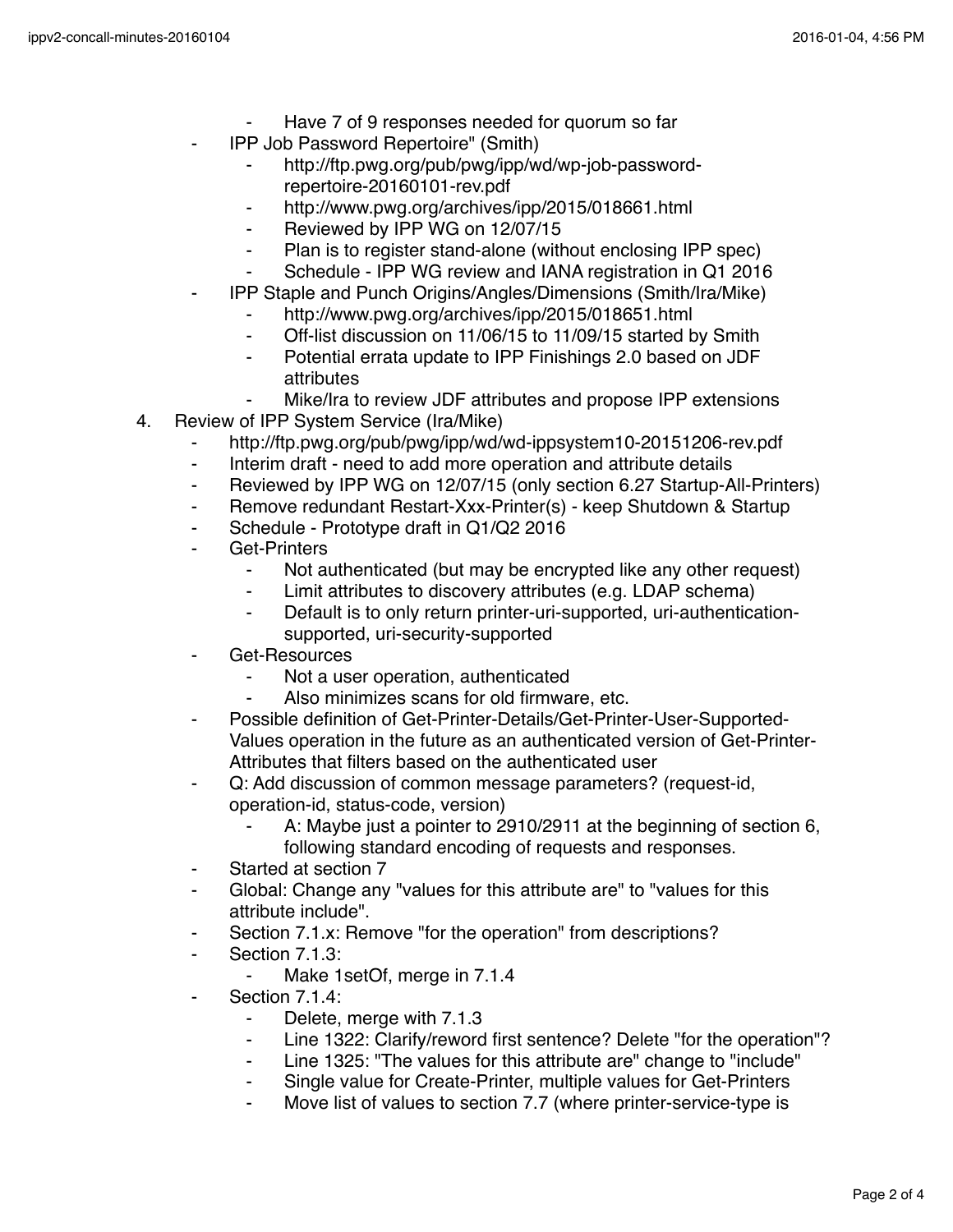defined as a Printer Status attribute)

- Section 7.1.5:
	- Q: resource-categories?
		- A: No keep single-valued
- Section 7.1.6:
	- Make 1setOf mimeMediaType
	- ⁃ Single value allowed for Create-Resource/Send-Resource-Data
	- Multiple values allowed for Get-Resources
- Section 7.1.9:
	- Can be sent in either Create-Resource or Send-Resource-Data request.
	- Line 1365: Forward reference should be to resource-k-octets.
- Action: Mike to fix \*-k-octets in IANA IPP registry should be Status attributes
- ⁃ Q: What status code to return when a resource is too large?
	- A: client-error-request-entity-too-large
- **Section 7.1.14:** 
	- Line 1398: Missing double quote on "printer-is-accepting-jobs"
		- Q: What about "Down" and "Testing" States from MFD Model?
			- A: Have 'shutdown' value for "printer-state-reasons" (defined in RFC 2911)
			- ⁃ Define new 'testing' value to harmonize with MFD Model/ Host MIB
			- ⁃ "printer-state" for both is 'stopped'.
	- ⁃ 'stopped': add "that don't have the 'shutdown' or 'testing' values in their "printer-state-reasons" attributes."
	- Add 'shutdown' and 'testing' values.
	- 'all': add "regardless of their state".
- ⁃ Finished at the end of 7.1.x.
	- Q: Should Startup-xxx restart something that is already started?
	- A: No, RFC 3998 only allows a shutdown service to be started
- ⁃ Q: Should we require a Start-Printer after Create-Printer?
	- A: No, Create-Printer starts the new service (stopped and not accepting jobs)

## **Next Steps / Open Actions**

- Next conference calls January 11, 2016 at 4pm ET (IPP 3D) and January 18, 2016 at 3pm ET
- Continue review of RFC2910bis and RFC2911bis
- Continue discussion and scoping of System Service operations and attributes
- Start review of IPP 3D Extensions as standards-track document.
- Action: Mike to fix \*-k-octets in IANA IPP registry should be Status attributes
- Action: Mike to post updated drafts of RFC2910bis and RFC2911bis (DONE)
- Action: Everyone to post their list of user operations for the system service to the IPP WG list (DONE - Only Get-Printers and Get-Printer-Attributes are user